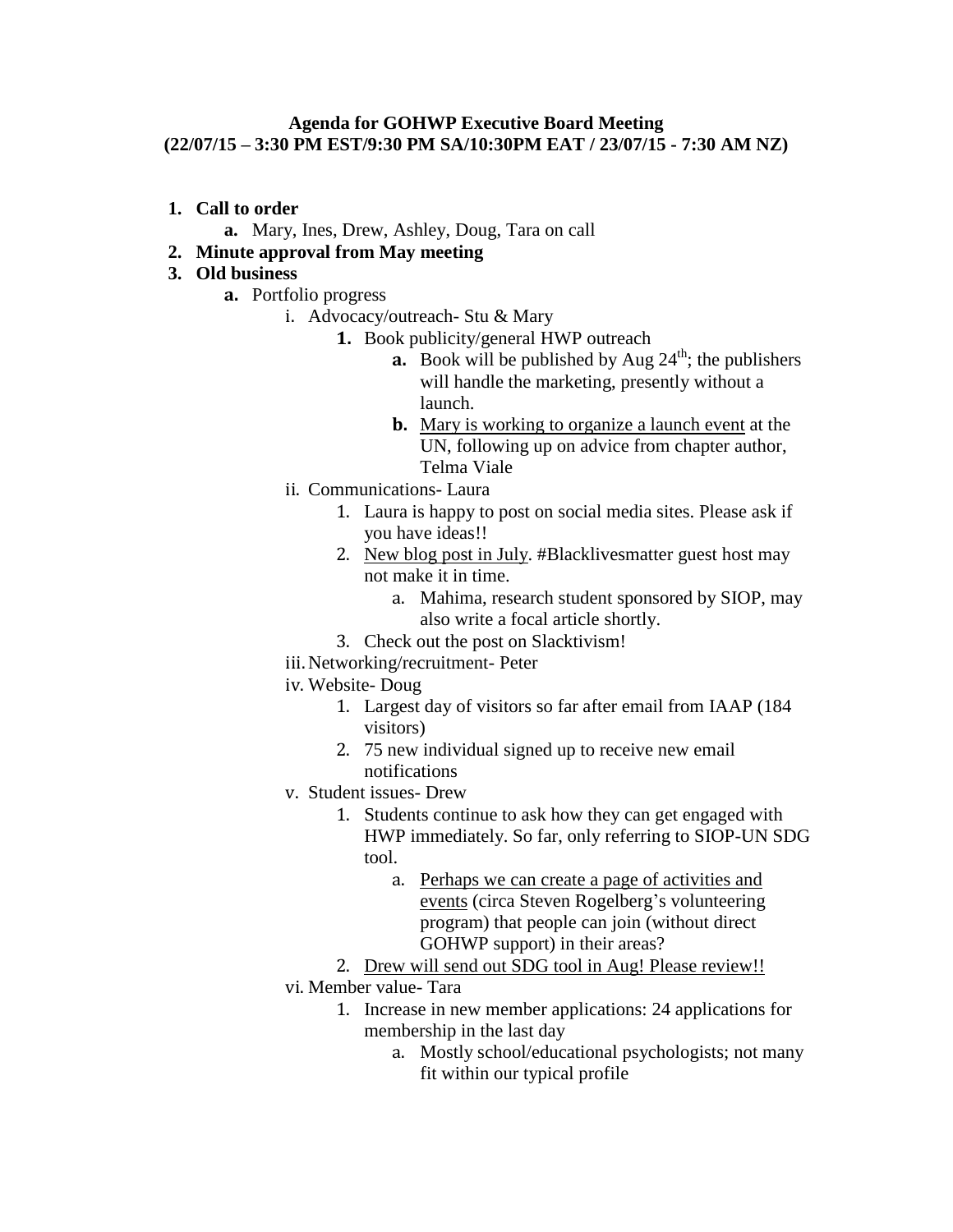- b. We need to determine how to handle membership requests when individuals don't fit the expected profile
- c. Can we add an item on the application surveying other membership identification?
- vii. Organisational issues- Ines
	- 1. Stu and Ines working on having dedicated streams at SIOP
		- a. Stu approached by Springer Publishing on having dedicated streams in I-O journal drawing on papers presented on invited streams from the three major I-O conferences (Ines, please clarify this a bit? I couldn't hear it all! Sorry!)
			- i. Might be better to take things slow and address issues organically rather than rush?

## **4. New business**

- **a.** New membership survey item proposal (Tara)
	- i. May streamline our attempts to provide value to new members
	- ii. Decision: Tara will add the item after Doug provides necessary logins
- **b.** IAAP/ICP (Ines)
	- i. Email from anonymous Hong Kong-based IAAP representative probably responsible for the most recent member applications
		- **1.** Who is this person?
			- **a.** Previous email blasts (Academics against Poverty) are not related to this email; Laura and Ashley are trying to contact the Academics group
			- **b.** Mary will try to find out the genesis for the IAAP email
	- ii. Canadian SIOP may produce some new membership; Ashley wrote intro for their newsletter
	- iii.Currently we are on the front page of SIOP website at the moment
	- iv. Alex is authoring TIP article; may develop into full SDG-focused article(s) wherein we can participate
- **c.** Advocacy communications (Ashley, on behalf of Mary/Stu)
	- i. Newsbrief/focal article
	- ii. Email blast
	- iii. Stu arranged a living wage meeting in Baltimore, but we don't know how that went, yet
- **d.** SIOP submission
	- i. Research incubator
	- ii. Other ideas?
		- **1.** Drew- networking meeting focused on letting people get together to network, brainstorm ways to collaborate and barriers to collaborate; make sure to let people get started within 5 minutes of sitting down
		- **2.** Invited sessions: